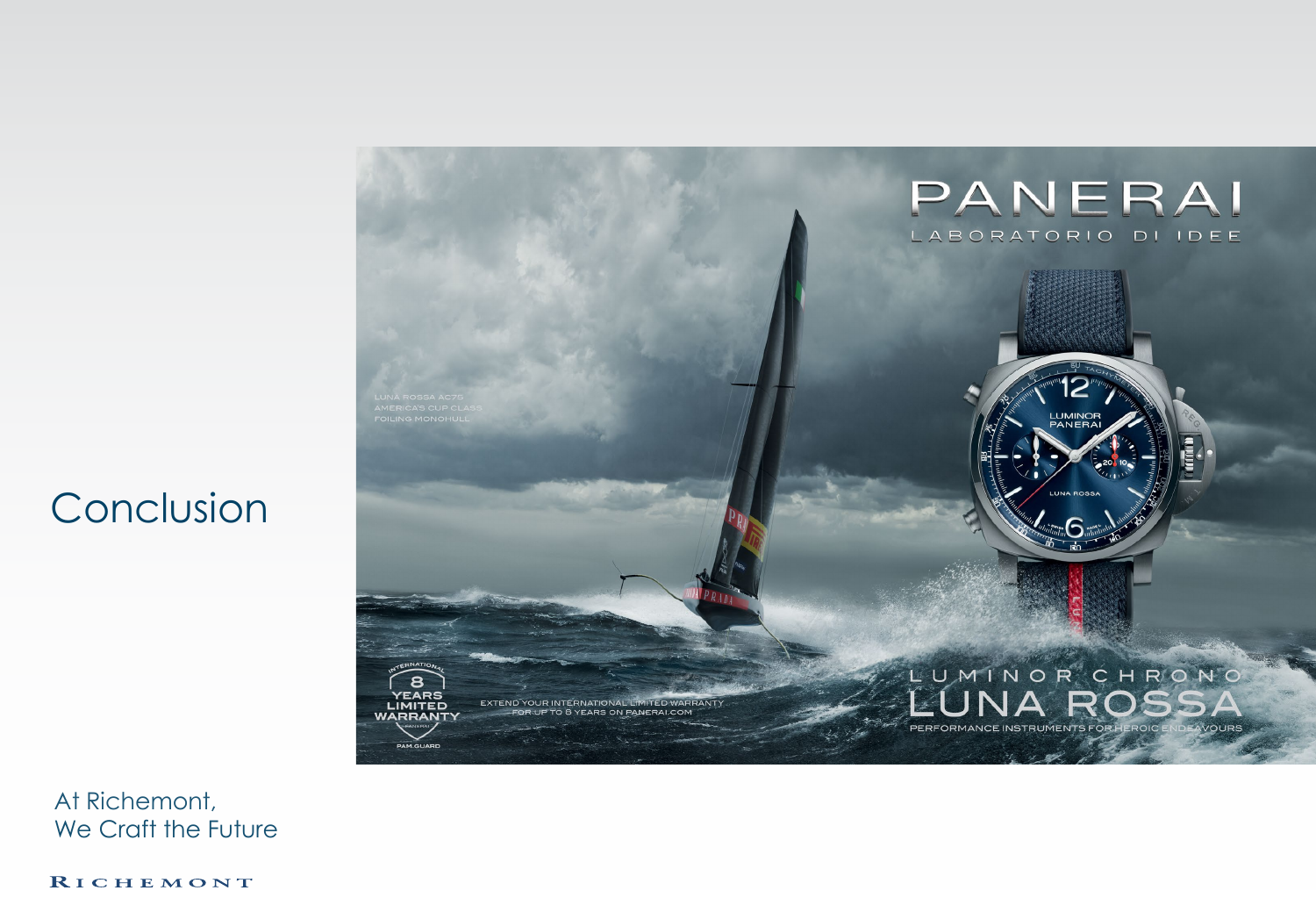## RECOGNISED ESG LEADER

#### › **Enhanced overall external recognition**

- MSCI AA
- Sustainalytics rating of 10.7; top 2% of companies rated worldwide
- B-Corp certification at Chloé

### › **Environment**

- Science Based Targets validated by SBTi
- CDP A for climate change
- FT Climate Leader 2022
- Joined RE100; 92% renewable electricity. Target 100% by 2025
- PVC eliminated from products and packaging by Dec 2022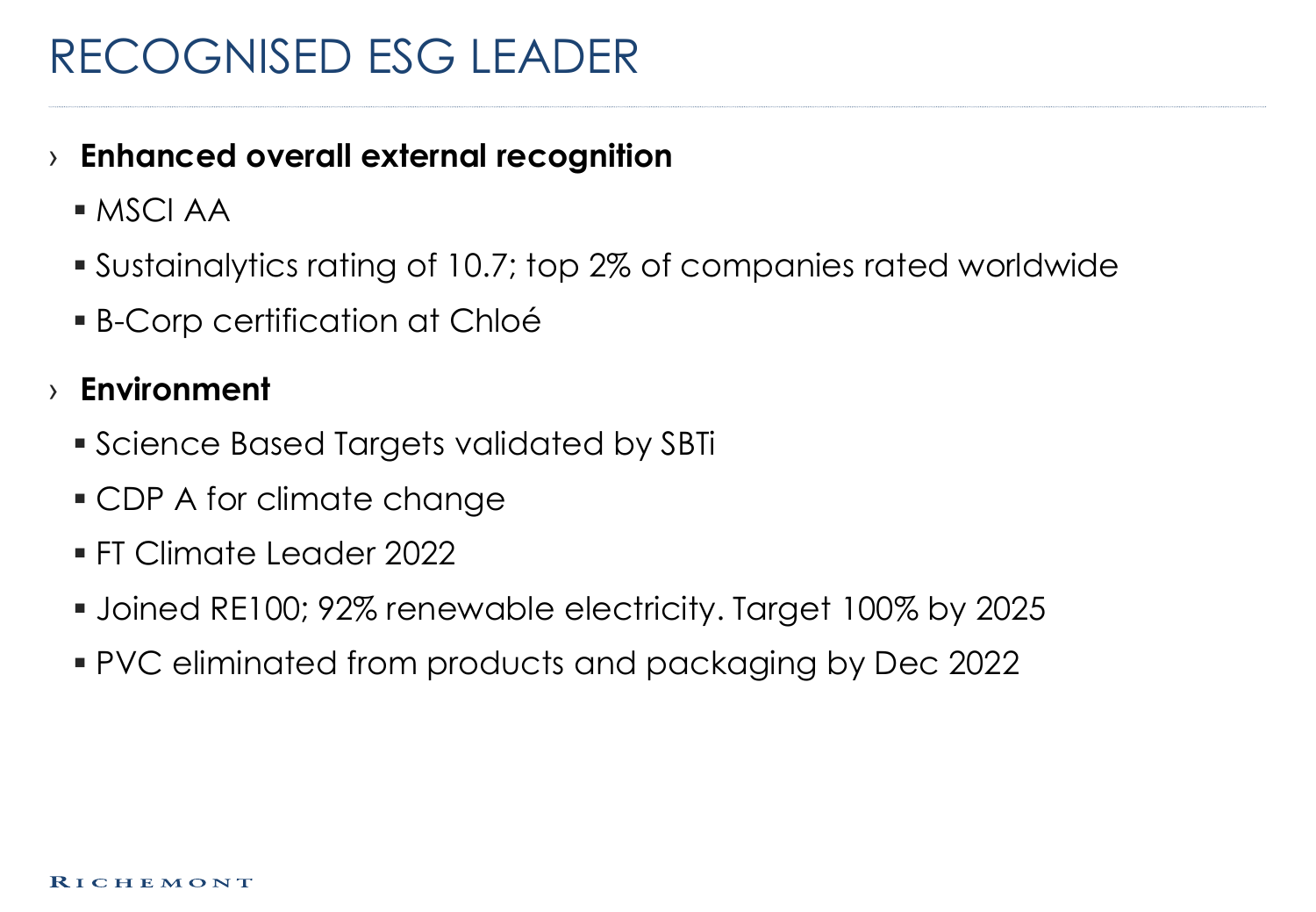# RECOGNISED ESG LEADER (CONT'D)

### › **Social**

- World's Best Employers by Forbes
- Partnering with EQUAL-SALARY Foundation to reach 100% equal pay by 2024
- **Increased community investment spend; +17% vs 2020**

#### › **Governance**

- First-ever Chief Sustainability Officer onboarded
- **Increased Board oversight and expertise**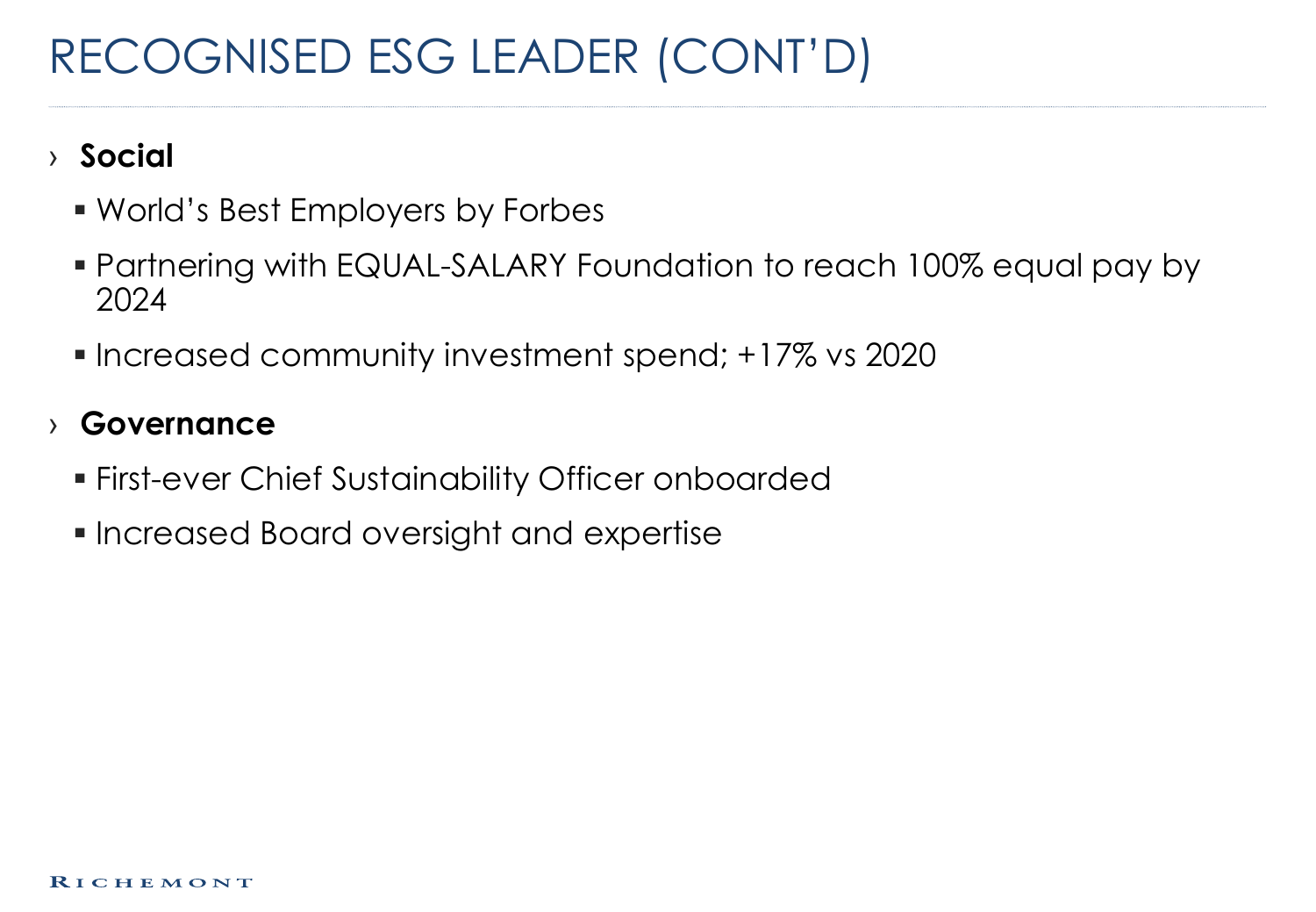## FY22 IN SUMMARY – FINANCIALS AND ESG

- › **Significant step change in sales and profitability at Group level and most Maisons**
- › **Sharp increase in profitability**
	- Excellent performance of Jewellery Maisons and Specialist Watchmakers
	- Notable improvement at Online Distributors and Fashion & Accessories Maisons

#### › **Solid ESG base to further build on**

- Science-Based Targets validated by SBTi
- Enhanced external recognition
- Strengthened commitment and expertise at executive and Board levels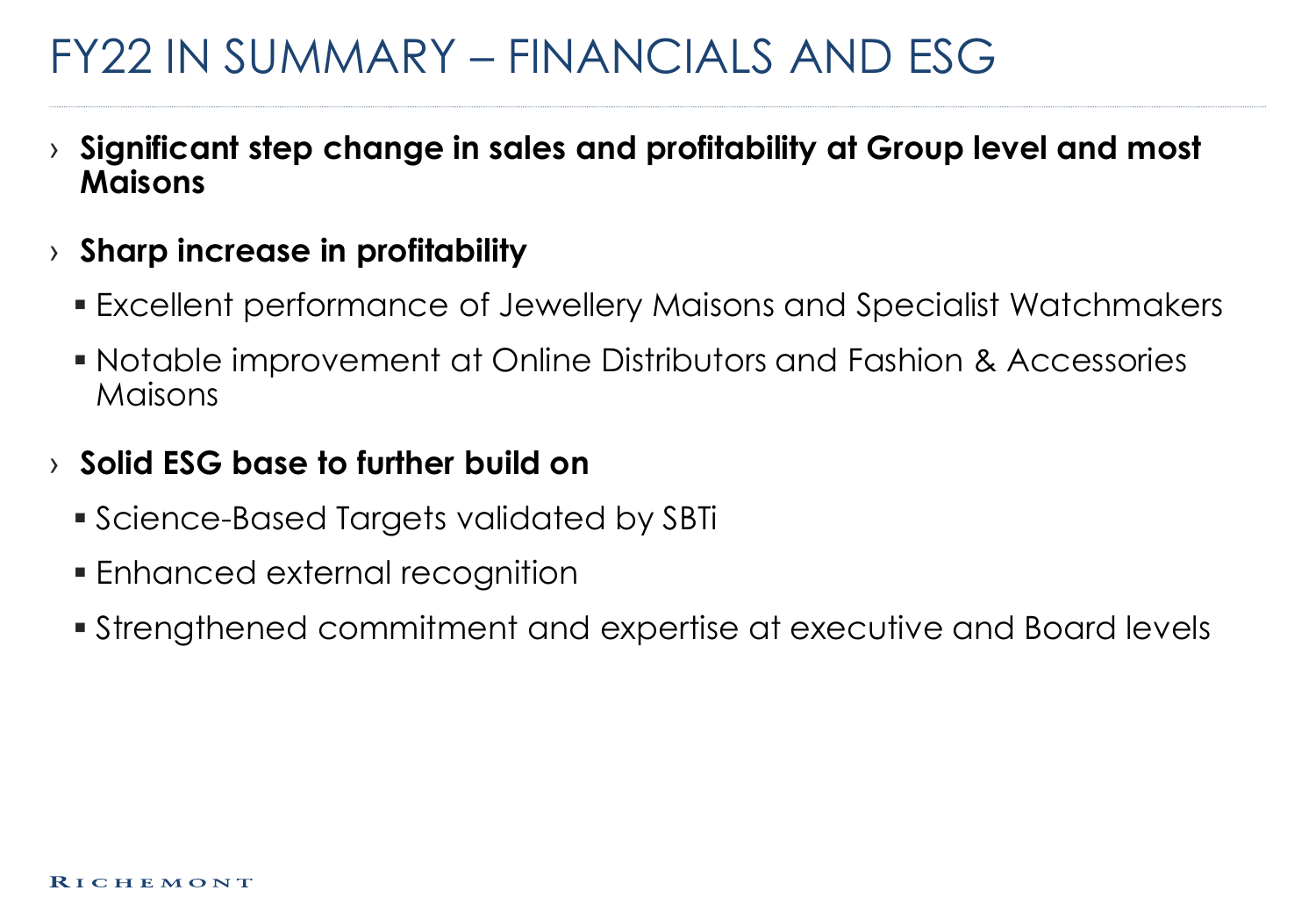# FY22 IN SUMMARY - OUR MAISONS & BUSINESSES

### › **Jewellery Maisons**

- **Industry leadership position**
- Unparalleled creative leadership
- Significant sales and operating profit increase

### › **Specialist Watchmakers**

- Enhancement of customer-centric distribution model
- Many collections reaching iconic status
- Strong sales and operating profit growth

### › **Online Distributors**

- Sustained yoy and yo2y sales growth
- Business model shift at YNAP on-track
- Continued discussions with LNR partners

### › **Other / F&A Maisons**

- Return to strong growth at all Maisons; profitability achieved at key Maisons
- Renewed creative leadership showing positive contribution
- Meaningful strengthening of leather expertise with Delvaux's acquisition

RICHEMONT